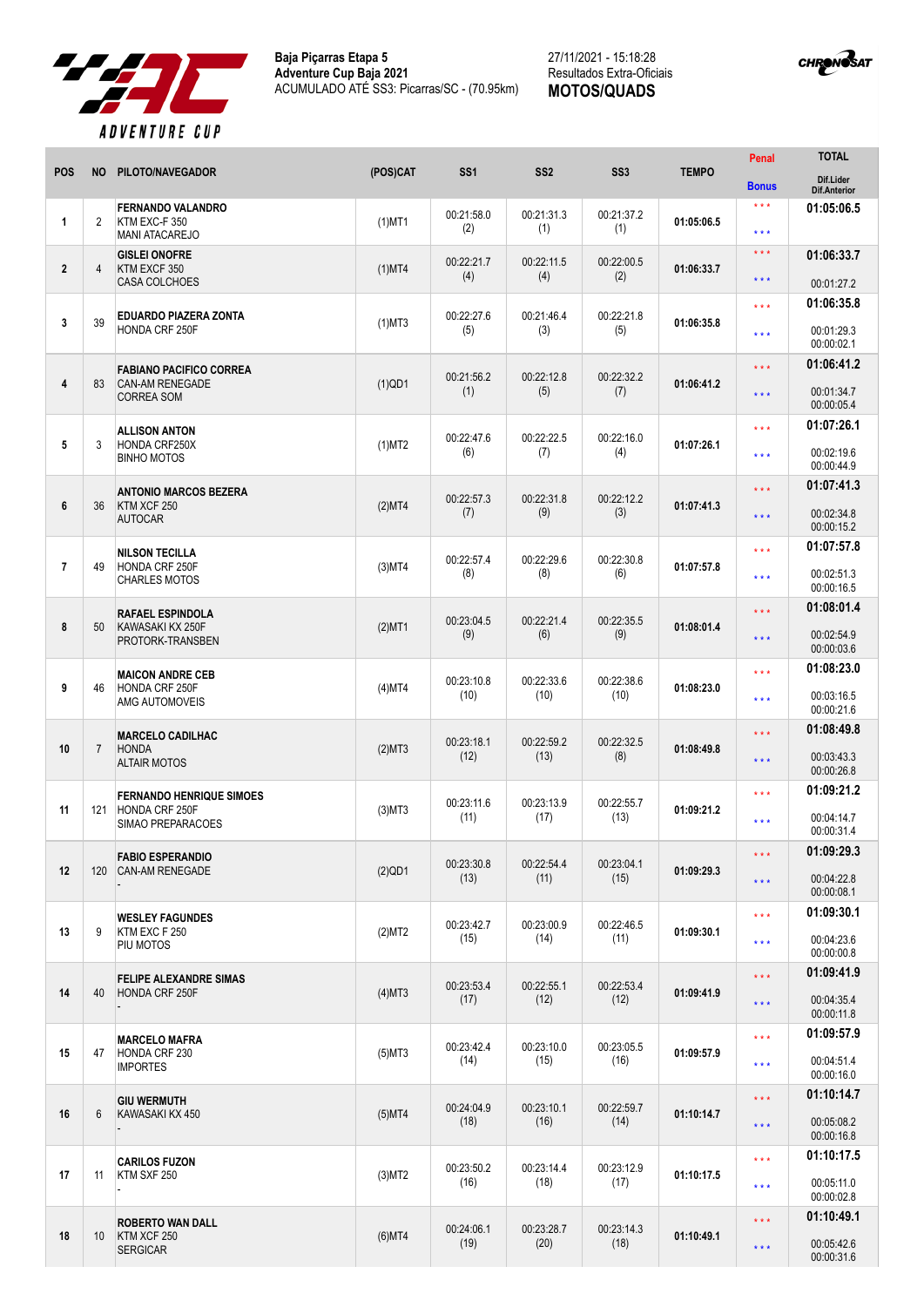|    |     | <b>MARCO AURELIO CADILHAC</b><br>YAMAHA TTR 230<br><b>ALTAIR MOTOS</b> | $(6)$ MT3  | 00:24:07.4<br>(20) | 00:23:57.2<br>(22) | 00:23:31.9<br>(22) | 01:11:36.5 | * * *               | 01:11:36.5               |
|----|-----|------------------------------------------------------------------------|------------|--------------------|--------------------|--------------------|------------|---------------------|--------------------------|
| 19 | 18  |                                                                        |            |                    |                    |                    |            | * * *               | 00:06:30.0<br>00:00:47.4 |
|    |     | <b>JORGE HENRIQUE DA FONSECA</b>                                       |            |                    |                    |                    |            | * * *               | 01:12:07.6               |
| 20 | 22  | <b>HONDA CRF 250F</b><br><b>EU</b>                                     | $(7)$ MT3  | 00:25:20.0<br>(30) | 00:23:26.8<br>(19) | 00:23:20.8<br>(20) | 01:12:07.6 | $\star \star \star$ | 00:07:01.1<br>00:00:31.1 |
|    |     | <b>CAIO SOUSA</b>                                                      |            |                    |                    |                    |            | * * *               | 01:12:28.4               |
| 21 | 30  | KAWASAKI KXF 250F<br><b>ZENO AUTO PECAS</b>                            | (4)MT2     | 00:24:34.3<br>(21) | 00:24:07.9<br>(24) | 00:23:46.2<br>(24) | 01:12:28.4 | * * *               | 00:07:21.9<br>00:00:20.8 |
|    |     | <b>PAULINHO</b>                                                        |            | 00:24:48.6         | 00:23:42.2         | 00:24:06.4         |            | * * *               | 01:12:37.2               |
| 22 | 79  | <b>CAN-AM RENEGADE</b>                                                 | $(3)$ QD1  | (26)               | (21)               | (27)               | 01:12:37.2 | * * *               | 00:07:30.7<br>00:00:08.8 |
|    |     | <b>SANDRO PAGANELLI</b>                                                |            | 00:24:41.3         | 00:24:09.8         | 00:24:04.8         |            | * * *               | 01:12:55.9               |
| 23 | 13  | KAWASAKI KLX 450                                                       | $(1)$ MT5  | (22)               | (25)               | (26)               | 01:12:55.9 | * * *               | 00:07:49.4<br>00:00:18.7 |
|    |     | <b>FERNANDO PYKOCZ</b>                                                 |            | 00:24:56.7         | 00:24:52.9         | 00:23:43.8         |            | * * *               | 01:13:33.4               |
| 24 | 8   | KAWASAKI KX 450 XC<br><b>REP PYKOCZ</b>                                | $(7)$ MT4  | (27)               | (29)               | (23)               | 01:13:33.4 | $\star \star \star$ | 00:08:26.9<br>00:00:37.5 |
|    |     | ITAMAR RODESKI                                                         |            | 00:24:44.4         | 00:24:46.6         | 00:24:15.3         |            | * * *               | 01:13:46.3               |
| 25 | 33  | HONDA CRF 250F                                                         | $(1)$ MT6  | (25)               | (28)               | (28)               | 01:13:46.3 | * * *               | 00:08:39.8<br>00:00:12.9 |
|    |     | <b>ALECSANDRO SIZENANDO</b>                                            |            | 00:25:12.3         | 00:24:21.5         | 00:24:35.3         |            | * * *               | 01:14:09.1               |
| 26 | 234 |                                                                        | $(4)$ QD1  | (29)               | (26)               | (31)               | 01:14:09.1 | $\star \star \star$ | 00:09:02.6<br>00:00:22.8 |
|    |     | <b>ALEXANDRO PINCEGHER</b><br>HONDA CRF 250F<br><b>EQUIPINHA SC</b>    | $(2)$ MT6  | 00:24:42.5<br>(24) | 00:24:57.2<br>(30) | 00:24:33.3<br>(30) | 01:14:13.0 | * * *               | 01:14:13.0               |
| 27 | 16  |                                                                        |            |                    |                    |                    |            | * * *               | 00:09:06.5<br>00:00:03.9 |
|    |     | <b>MARCOS RUDNICK</b>                                                  |            | 00:25:03.2         | 00:24:23.3         | 00:25:06.4         |            | * * *               | 01:14:32.9               |
| 28 | 117 | <b>HONDA FOURTRAXX</b><br><b>RUDNICK MOTOS</b>                         | (1)QD4     | (28)               | (27)               | (33)               | 01:14:32.9 | * * *               | 00:09:26.4<br>00:00:19.9 |
|    | 20  | <b>EDENILSON ARTUR GOMES</b><br>KAWASAKI KLX 450<br><b>TEXTIL LIRA</b> |            | 00:27:25.2         | 00:24:00.2         | 00:23:31.8<br>(21) | 01:14:57.2 | * * *               | 01:14:57.2               |
| 29 |     |                                                                        | $(8)$ MT4  | (39)               | (23)               |                    |            | * * *               | 00:09:50.7<br>00:00:24.3 |
|    |     | <b>EDER DE SOUZA</b>                                                   |            |                    |                    |                    |            | * * *               | 01:16:19.2               |
| 30 | 24  | HONDA CRF 250F<br><b>JANGA MOTOD</b>                                   | $(B)$ MT3  | 00:25:25.0<br>(31) | 00:25:31.8<br>(31) | 00:25:22.4<br>(36) | 01:16:19.2 | $\star \star \star$ | 00:11:12.7<br>00:01:22.0 |
|    | 29  | <b>CLOVIS LIRA</b>                                                     |            | 00:24:41.6         | 00:28:27.6         | 00:23:14.5         |            | * * *               | 01:16:23.7               |
| 31 |     | YAMAHA 250 FX<br><b>TEXTIL LIRA</b>                                    | (2)MT5     | (23)               | (45)               | (19)               | 01:16:23.7 | * * *               | 00:11:17.2               |
|    |     |                                                                        |            |                    |                    |                    |            |                     | 00:00:04.5<br>01:16:32.1 |
| 32 | 76  | <b>ALEX TERESK</b><br>HONDA CRF 450                                    | $(3)$ MT6  | 00:25:37.7         | 00:25:41.7<br>(33) | 00:25:12.7<br>(34) | 01:16:32.1 | * * *               |                          |
|    |     |                                                                        |            | (32)               |                    |                    |            | $\star \star \star$ | 00:11:25.6<br>00:00:08.4 |
|    | 34  | <b>ALEXANDRE GONCALVES</b><br>KTM XCF 250<br><b>VARIANTHE HOMER</b>    | $(9)$ MT4  | 00:26:31.4<br>(37) | 00:25:35.3<br>(32) | 00:25:18.4<br>(35) | 01:17:25.1 | * * *               | 01:17:25.1               |
| 33 |     |                                                                        |            |                    |                    |                    |            | * * *               | 00:12:18.6               |
|    |     |                                                                        |            |                    |                    |                    |            | $\star \star \star$ | 00:00:53.0<br>01:17:45.7 |
| 34 | 109 | <b>DOUGLAS ANDREY ROCHA</b><br><b>HONDA FOURTRAXX</b>                  | (1)QD3     | 00:25:55.4<br>(34) | 00:25:48.5<br>(35) | 00:26:01.8<br>(38) | 01:17:45.7 | $\star \star \star$ | 00:12:39.2               |
|    |     | ROCHA IMOVEIS                                                          |            |                    |                    |                    |            |                     | 00:00:20.6               |
| 35 | 25  | <b>EDUARDO MAJCHSZAK</b><br>KAWASAKI 450XC<br>TOMMY DESIGN             | $(3)$ MT1  | 00:26:29.1<br>(36) | 00:25:46.1<br>(34) | 00:25:44.9<br>(37) | 01:18:00.1 | * * *               | 01:18:00.1               |
|    |     |                                                                        |            |                    |                    |                    |            | ***                 | 00:12:53.6<br>00:00:14.4 |
|    | 17  | <b>DIMITRIS RUSEZYK JR</b><br>KAWASAKI KX 450F                         | $(10)$ MT4 | 00:25:39.7<br>(33) | 00:28:09.3<br>(43) | 00:24:30.2<br>(29) |            | $\star \star \star$ | 01:18:19.2               |
| 36 |     |                                                                        |            |                    |                    |                    | 01:18:19.2 |                     | 00:13:12.7               |
|    |     |                                                                        |            |                    |                    |                    |            | $\star \star \star$ |                          |
|    |     |                                                                        |            |                    |                    |                    |            |                     | 00:00:19.1               |
| 37 | 19  | <b>LUCIANO HODECKER</b><br>HONDA CRF 230                               | $(4)$ MT6  | 00:27:11.8         | 00:26:46.6         | 00:26:37.7         | 01:20:36.1 | ***                 | 01:20:36.1               |
|    |     | <b>HODECKERPLANFIN</b>                                                 |            | (38)               | (38)               | (39)               |            | * * *               | 00:15:29.6<br>00:02:16.9 |
| 38 | 63  | <b>RAFAEL VIEIRA</b><br>KAWASAKI KLX 450                               | $(11)$ MT4 | 00:27:26.2         | 00:27:25.6         | 00:26:52.2         | 01:21:44.0 | * * *               | 01:21:44.0               |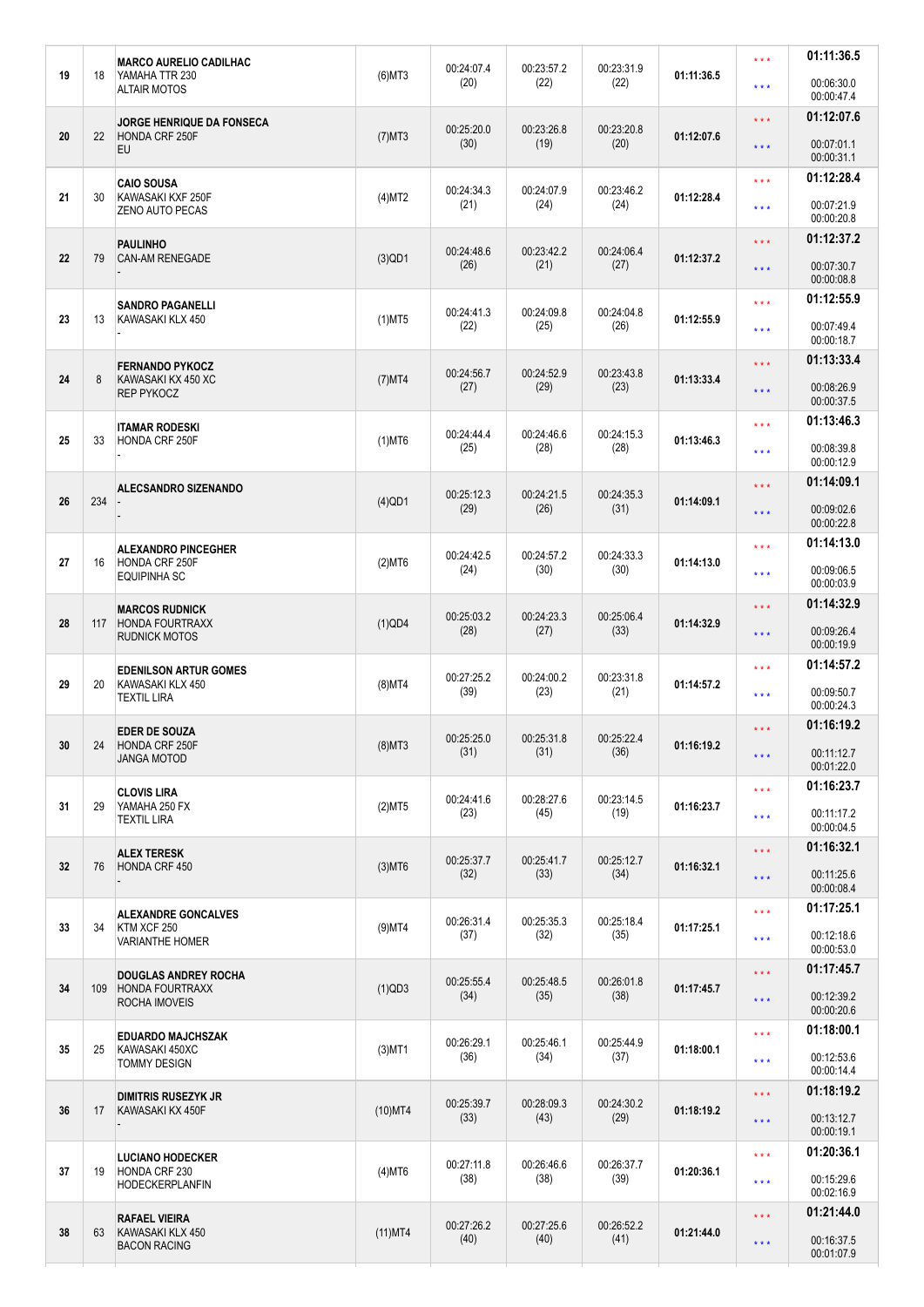| 39     | 41              | <b>GUSTAVO DA SILVA GUIDINI</b><br>HONDA CRF 230      | $(9)$ MT3  | 00:29:14.1<br>(46) | 00:26:10.3<br>(36) | 00:26:40.3<br>(40) | 01:22:04.7 | $***$                   | 01:22:04.7               |
|--------|-----------------|-------------------------------------------------------|------------|--------------------|--------------------|--------------------|------------|-------------------------|--------------------------|
|        |                 | <b>SIRICROSS</b>                                      |            |                    |                    |                    |            | $***$                   | 00:16:58.2<br>00:00:20.7 |
|        |                 | <b>EVINICIUS BATISTA CRUZ</b>                         |            |                    |                    |                    |            | $\star \star \star$     | 01:23:34.2               |
| 40     | 116             | <b>CFORCE</b><br>CF FURACAO                           | (2)QD3     | 00:27:55.2<br>(41) | 00:27:14.7<br>(39) | 00:28:24.3<br>(44) | 01:23:34.2 | $\star$ $\star$ $\star$ | 00:18:27.7<br>00:01:29.5 |
|        |                 | <b>GUILHERME TOMELIN</b>                              |            | 00:21:59.4         | 00:21:34.9         | 00:40:00.0         |            | $\star \star \star$     | 01:23:34.3               |
| 41     | 77              | <b>CAN-AM RENEGADE</b><br><b>TOMELIN RALLY</b>        | $(5)$ QD1  | (3)                | (2)                | (50)               | 01:23:34.3 | $\star \star \star$     | 00:18:27.8<br>00:00:00.1 |
|        |                 | <b>VANDERLEI PEIXER</b>                               |            | 00:28:18.2         | 00:27:59.5         | 00:27:42.6         |            | * * *                   | 01:24:00.3               |
| 42     | 42              | HONDA CRF 250 F<br><b>ORTHOBLU</b>                    | $(5)$ MT6  | (43)               | (42)               | (42)               | 01:24:00.3 | $\star \star \star$     | 00:18:53.8<br>00:00:26.0 |
|        |                 | NAZARE GUEDERT                                        |            | 00:29:00.5         | 00:27:54.5         | 00:27:52.2         |            | $\star \star \star$     | 01:24:47.2               |
| 43     | 48              | YAMAHA YZ 250<br>CA&ACOLA IMOVEI                      | (12)MT4    | (45)               | (41)               | (43)               | 01:24:47.2 | $\star \star \star$     | 00:19:40.7<br>00:00:46.9 |
|        |                 | <b>JOSUE LINCON RAYMUNDO</b>                          |            | 00:28:23.2         | 00:29:27.1         | 00:28:40.9         |            | $\star \star \star$     | 01:26:31.2               |
| 44     | 43              | HONDA CRF 250F<br><b>JLOG TRANSPORTE</b>              | $(6)$ MT6  | (44)               | (47)               | (46)               | 01:26:31.2 | $\star \star \star$     | 00:21:24.7<br>00:01:44.0 |
|        |                 | <b>VANDERLEI THELMA</b>                               |            | 00:28:02.1         | 00:28:36.4         | 00:30:23.9         |            | $\star \star \star$     | 01:27:02.4               |
| 45     | 61              | YAMAHA YZ950                                          | $(3)$ MT5  | (42)               | (46)               | (49)               | 01:27:02.4 | $\star \star \star$     | 00:21:55.9<br>00:00:31.2 |
|        |                 | <b>CAROLINE RUDNICK</b>                               |            |                    |                    |                    |            | $\star \star \star$     | 01:27:53.4               |
| 46     | 114             | <b>HONDA FOURTRAXX</b><br><b>RUDNICK MOTOS</b>        | (3)QD3     | 00:31:00.1<br>(48) | 00:28:19.1<br>(44) | 00:28:34.2<br>(45) | 01:27:53.4 | $\star \star \star$     | 00:22:46.9<br>00:00:51.0 |
|        |                 | <b>EDILSON EICHSTADT</b>                              |            |                    |                    |                    |            | $\star \star \star$     | 01:30:54.4               |
| 47     | 38              | HONDA CRF 250F                                        | $(10)$ MT3 | 00:30:25.9<br>(47) | 00:30:41.0<br>(49) | 00:29:47.5<br>(48) | 01:30:54.4 | $\star$ $\star$ $\star$ | 00:25:47.9<br>00:03:01.0 |
|        |                 | <b>CRISTIANE BEHR</b>                                 |            | 00:32:35.4         | 00:29:46.1         | 00:28:45.9         |            | $\star \star \star$     | 01:31:07.4               |
| 48     | 37              | HONDA CRF 150<br><b>BEHR MOTOS</b>                    | $(7)$ MT6  | (49)               | (48)               | (47)               | 01:31:07.4 | $\star \star \star$     | 00:26:00.9<br>00:00:13.0 |
|        |                 | <b>LEOPOLDO RIBEIRO</b>                               |            | 00:26:06.3         | 00:26:28.1         | 00:40:00.0         |            | $\star \star \star$     | 01:32:34.5               |
| 49     | 44              | HONDA CRF 250 X<br><b>PIRATRILHAS</b>                 | $(4)$ MT5  | (35)               | (37)               | (50)               | 01:32:34.4 | $\star \star \star$     | 00:27:27.1<br>00:01:27.1 |
|        |                 | <b>RICARDO AFFONSO KEIL</b>                           |            | 00:34:51.9         | 00:40:00.0         | 00:24:45.0         |            | $\star \star \star$     | 01:39:36.9               |
| $50\,$ | 26              | YAMAHA YZF 400<br>CABO MOTOS                          | $(5)$ MT5  | (51)               | (50)               | (32)               | 01:39:36.9 | $\star$ $\star$ $\star$ | 00:34:30.4<br>00:07:02.4 |
|        | 32              | <b>MARCIOANO MAFRA</b>                                |            | 00:40:00.0         | 00:40:00.0         | 00:24:02.7         |            | $\star \star \star$     | 01:44:02.7               |
| 51     |                 | YAMAHA YZ 250<br>CACHOPA EVENTOS                      | (5)MT2     | (52)               | (50)               | (25)               | 01:44:02.7 | $\star \star \star$     | 00:38:56.2               |
|        |                 |                                                       |            |                    |                    |                    |            | $\star$ $\star$ $\star$ | 00:04:25.8<br>01:54:25.3 |
| 52     | 14              | <b>ALAN FERREIRA</b><br>HONDA CRF 250F<br><b>SC27</b> | $(8)$ MT6  | 00:34:25.3<br>(50) | 00:40:00.0<br>(50) | 00:40:00.0<br>(50) | 01:54:25.3 |                         | 00:49:18.8               |
|        |                 |                                                       |            |                    |                    |                    |            | $\star \star \star$     | 00:10:22.6               |
|        |                 | <b>LOANDRO ANTON</b>                                  |            | 00:40:00.0         | 00:40:00.0         | 00:40:00.0         |            | $\star \star \star$     | 02:00:00.0               |
| 53     | $\mathbf{1}$    | KTM EXCF 250<br>PROTORK - KTM                         | $(4)$ MT1  | (52)               | (50)               | (50)               | 02:00:00.0 | $\star$ $\star$ $\star$ | 00:54:53.5<br>00:05:34.7 |
|        |                 | <b>FABRICIO THEISS</b>                                |            | 00:40:00.0         | 00:40:00.0         | 00:40:00.0         |            | $\star \star \star$     | 02:00:00.0               |
| 54     | 5               | HONDA CRF250F<br><b>RUDNICK MOTOS</b>                 | $(11)$ MT3 | (52)               | (50)               | (50)               | 02:00:00.0 | $\star$ $\star$ $\star$ | 00:54:53.5<br>00:00:00.0 |
|        |                 | <b>GERSON BERTI</b>                                   |            | 00:40:00.0         | 00:40:00.0         | 00:40:00.0         |            | $\star$ $\star$ $\star$ | 02:00:00.0               |
| 55     | 12 <sup>°</sup> | SUZUKI DRZ-400<br><b>METALBERTI</b>                   | $(6)$ MT5  | (52)               | (50)               | (50)               | 02:00:00.0 | $\star\star\star$       | 00:54:53.5<br>00:00:00.0 |
|        |                 | <b>JEAN BACHMANN</b>                                  |            | 00:40:00.0         | 00:40:00.0         | 00:40:00.0         |            | $\star$ $\star$ $\star$ | 02:00:00.0               |
| 56     | 15              | HONDA CRF 230<br><b>MOVEIS BACHMANN</b>               | $(12)$ MT3 | (52)               | (50)               | (50)               | 02:00:00.0 | $\star$ $\star$ $\star$ | 00:54:53.5<br>00:00:00.0 |
|        |                 | <b>GUILHERME MACHADO</b>                              |            | 00:40:00.0         | 00:40:00.0         | 00:40:00.0         |            | $\star \star \star$     | 02:00:00.0               |
| 57     | 21              | HONDA XR 200R<br><b>TORK ACTION</b>                   | $(13)$ MT3 | (52)               | (50)               | (50)               | 02:00:00.0 | $\star\star\star$       | 00:54:53.5<br>00:00:00.0 |
|        |                 | ALDO DA ROCHA JUNIOR                                  |            | 00:40:00.0         | 00:40:00.0         | 00:40:00.0         |            | $\star \star \star$     | 02:00:00.0               |
| 58     | 23              | YAMAHA WR 450<br><b>TRACK - TRANSBE</b>               | $(5)$ MT1  | (52)               | (50)               | (50)               | 02:00:00.0 | $\star\star\star$       | 00:54:53.5<br>00:00:00.0 |